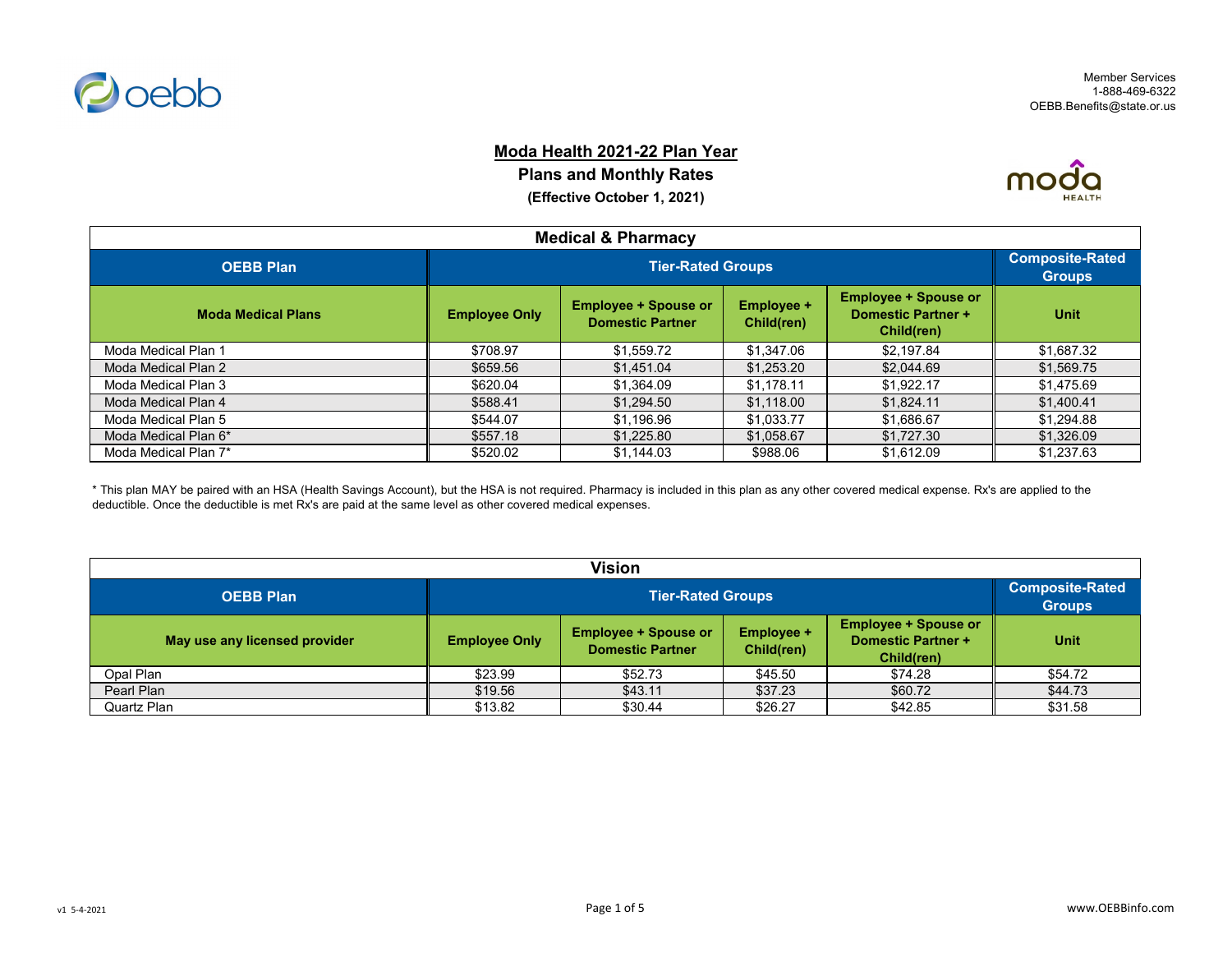

### **Moda Health/Delta Dental 2021-22 Plan Year**

**Plans and Monthly Rates**

**(Effective October 1, 2021)**

Δ DELTA DENTAL<sup>®</sup>

| <b>Dental and Orthodontia</b>                                       |                      |                                                        |                          |                                                                        |             |  |
|---------------------------------------------------------------------|----------------------|--------------------------------------------------------|--------------------------|------------------------------------------------------------------------|-------------|--|
| <b>OEBB Plan</b>                                                    |                      | <b>Tier-Rated Groups</b>                               |                          |                                                                        |             |  |
| Provider network noted in plan name below                           | <b>Employee Only</b> | <b>Employee + Spouse or</b><br><b>Domestic Partner</b> | Employee +<br>Child(ren) | <b>Employee + Spouse or</b><br><b>Domestic Partner +</b><br>Child(ren) | <b>Unit</b> |  |
| Premier Plan 1 - Delta Dental Premier Network                       | \$65.76              | \$130.29                                               | \$144.89                 | \$214.56                                                               | \$159.96    |  |
| Premier Plan 5 - Delta Dental Premier Network                       | \$58.04              | \$114.99                                               | \$127.87                 | \$189.36                                                               | \$141.17    |  |
| Premier Plan 6* - Delta Dental Premier Network                      | \$43.43              | \$85.96                                                | \$87.26                  | \$133.30                                                               | \$99.83     |  |
| Exclusive PPO Incentive Plan** - Delta Dental PPO<br><b>Network</b> | \$56.76              | \$112.44                                               | \$125.03                 | \$185.17                                                               | \$138.05    |  |
| Exclusive PPO Plan** - Delta Dental PPO Network                     | \$38.81              | \$76.87                                                | \$85.48                  | \$126.59                                                               | \$94.37     |  |

\* This plan has no orthodontia coverage

\*\* This plan has no out-of-network benefit. Services performed by providers outside the Delta Dental PPO network are not covered unless for a dental emergency. Covered emergencies consist of problem focused exam, palliative treatment and x-rays. All other services are considered non-covered.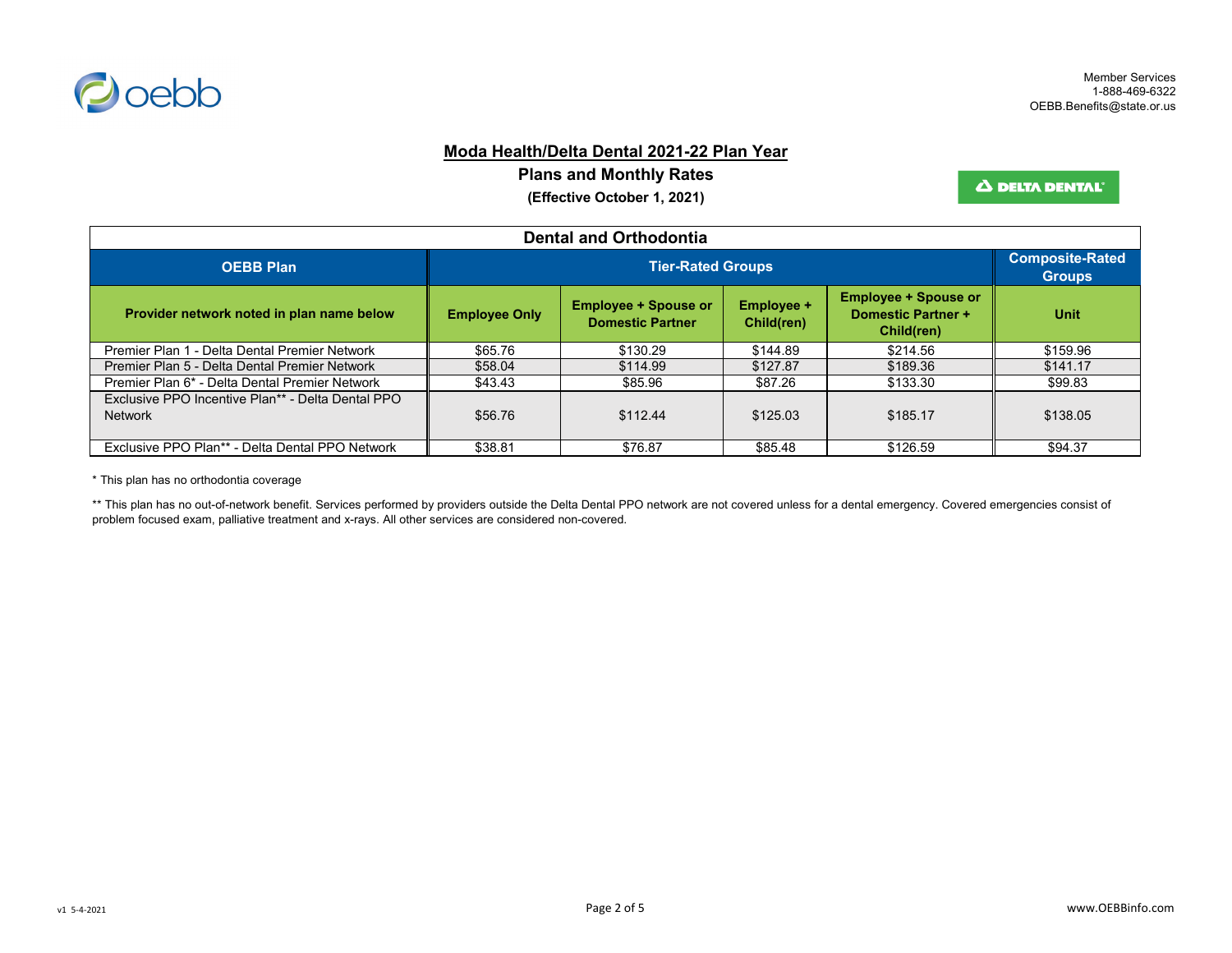

### **Kaiser Permanente 2021-22 Plan Year**

**Plans and Monthly Rates**

**(Effective October 1, 2021)**



| <b>Medical and Pharmacy</b>                                                              |                      |                                                        |                                 |                                                                        |             |  |
|------------------------------------------------------------------------------------------|----------------------|--------------------------------------------------------|---------------------------------|------------------------------------------------------------------------|-------------|--|
| <b>OEBB Plan</b>                                                                         |                      | <b>Tier-Rated Groups</b>                               |                                 |                                                                        |             |  |
| Must use Kaiser Permanente facilities and providers   <br>for all non-emergency services | <b>Employee Only</b> | <b>Employee + Spouse or</b><br><b>Domestic Partner</b> | <b>Employee +</b><br>Child(ren) | <b>Employee + Spouse or</b><br><b>Domestic Partner +</b><br>Child(ren) | <b>Unit</b> |  |
| Kaiser Medical Plan 1                                                                    | \$634.87             | \$1.396.71                                             | \$1.206.25                      | \$1,968.10                                                             | \$1,510.22  |  |
| Kaiser Medical Plan 2A                                                                   | \$524.73             | \$1,155.14                                             | \$996.94                        | \$1,627.46                                                             | \$1,250.85  |  |
| Kaiser Medical Plan 2B                                                                   | \$508.01             | \$1,118.33                                             | \$965.17                        | \$1,575.59                                                             | \$1,210.67  |  |
| Kaiser Medical Plan 3*                                                                   | \$387.23             | \$852.41                                               | \$735.43                        | \$1,200.65                                                             | \$921.05    |  |

\* This plan MAY be paired with an HSA (Health Savings Account), but the HSA is not required. Pharmacy is included in this plan as any other covered medical expense. Rx's are applied to the deductible. Once the deductible is met Rx's are paid at the same level as other covered medical expenses.

| <b>Dental and Orthodontia</b>                                                            |                                                                                                                                 |                          |          |                                                          |             |  |
|------------------------------------------------------------------------------------------|---------------------------------------------------------------------------------------------------------------------------------|--------------------------|----------|----------------------------------------------------------|-------------|--|
| <b>OEBB Plan</b>                                                                         |                                                                                                                                 | <b>Tier-Rated Groups</b> |          |                                                          |             |  |
| Must use Kaiser Permanente facilities and providers   <br>for all non-emergency services | <b>Employee + Spouse or</b><br><b>Employee +</b><br><b>Employee Only</b><br><b>Domestic Partner</b><br>Child(ren)<br>Child(ren) |                          |          | <b>Employee + Spouse or</b><br><b>Domestic Partner +</b> | <b>Unit</b> |  |
| Kaiser Dental Plan                                                                       | \$73.07                                                                                                                         | \$160.77                 | \$138.84 | \$226.53                                                 | \$174.03    |  |

| Vision                                                                                   |                      |                                                        |                                 |                                                                        |             |  |
|------------------------------------------------------------------------------------------|----------------------|--------------------------------------------------------|---------------------------------|------------------------------------------------------------------------|-------------|--|
| <b>OEBB Plan</b>                                                                         |                      | <b>Tier-Rated Groups</b>                               |                                 |                                                                        |             |  |
| Must use Kaiser Permanente facilities and providers   <br>for all non-emergency services | <b>Employee Only</b> | <b>Employee + Spouse or</b><br><b>Domestic Partner</b> | <b>Employee +</b><br>Child(ren) | <b>Employee + Spouse or</b><br><b>Domestic Partner +</b><br>Child(ren) | <b>Unit</b> |  |
| Kaiser Vision Plan                                                                       | \$8.02               | \$17.66                                                | \$15.25                         | \$24.88                                                                | \$19.11     |  |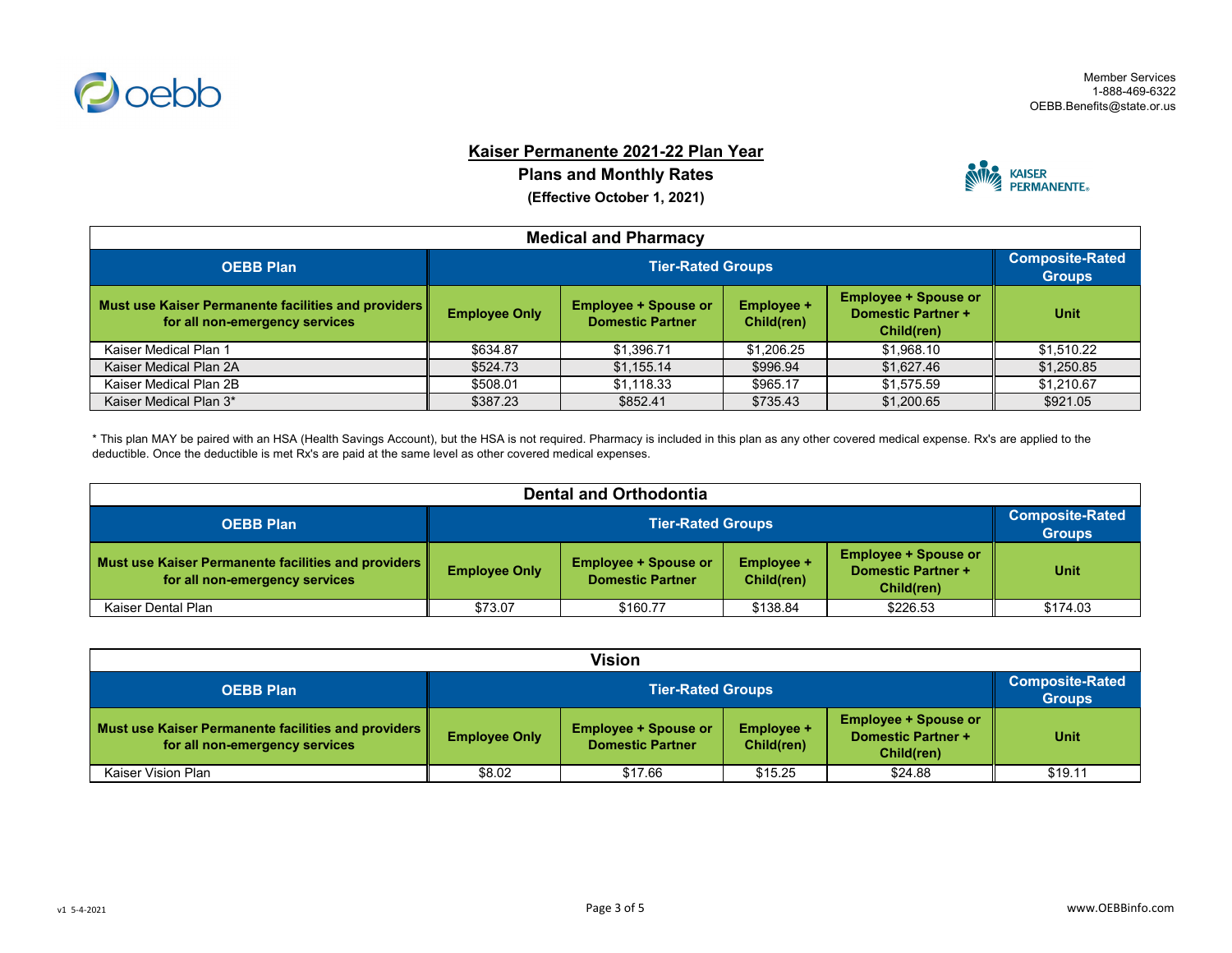

# **Willamette Dental Group 2021-22 Plan Year**

**Plans and Monthly Rates (Effective October 1, 2021)**



| <b>Dental and Orthodontia</b>                                                               |                      |                                                        |                                 |                                                                        |                                         |  |  |
|---------------------------------------------------------------------------------------------|----------------------|--------------------------------------------------------|---------------------------------|------------------------------------------------------------------------|-----------------------------------------|--|--|
| <b>OEBB Plan</b>                                                                            |                      | <b>Tier-Rated Groups</b>                               |                                 |                                                                        | <b>Composite-Rated</b><br><b>Groups</b> |  |  |
| Must use Willamette Dental Group facilities and<br>providers for all non-emergency services | <b>Employee Only</b> | <b>Employee + Spouse or</b><br><b>Domestic Partner</b> | <b>Employee +</b><br>Child(ren) | <b>Employee + Spouse or</b><br><b>Domestic Partner +</b><br>Child(ren) | Unit                                    |  |  |
| Willamette Dental Plan                                                                      | \$46.60              | \$93.20                                                | \$99.27                         | \$148.91                                                               | \$119.53                                |  |  |